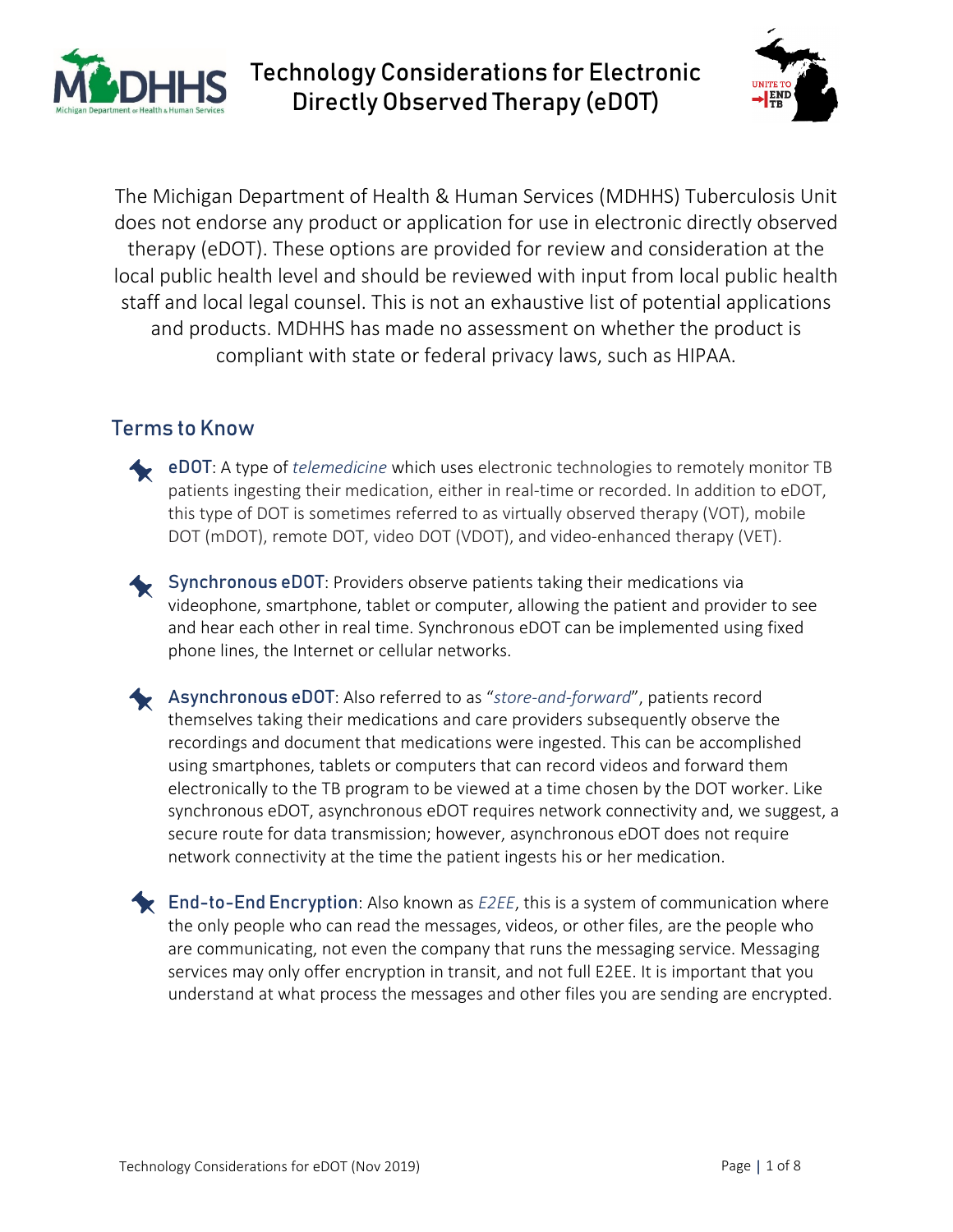



### Things to Consider When Choosing an eDOT Application

- $\checkmark$  HIPAA Compliance, Privacy and Security: Efforts must be taken to make eDOT data transmission secure by using end-to-end encryption. Health department IT staff should be familiar with the technologies available regarding computer and mobile device security and help select eDOT applications that meets these standards. Proper environments for recording, encryption, safe transfer, appropriate documentation and storage, and processing of health data should comply with HIPAA.
- $\checkmark$  Network Connectivity: Devices used for eDOT may transmit video or audio to the DOT worker via cellular or internet connections. Since synchronous eDOT systems require a consistent, active connection throughout the patient/provider interaction, network connectivity requirements are more stringent for this method than asynchronous eDOT.
- $\checkmark$  Data Management: When choosing an eDOT application, consider the minimum data requirements for both the DOT nurse and the client. Also, be aware of how you can integrate your data into an EMR system, and how you plan to store it securely.

MDHHS acknowledges that products specific to telemedicine can be expensive for health departments to purchase and maintain. If you chose to use an application for eDOT that is not HIPAA compliant, clients should be informed they are using unapproved applications to capture, store or transmit PHI, which could result in inadvertent disclosure of their data.

Health departments may choose to provide guidance to patients on how to best protect their own privacy. To communicate expectations for both the patient and the health department, written agreements may be appropriate pertaining to the health department's policy regarding the patient sharing portions of his or her own information.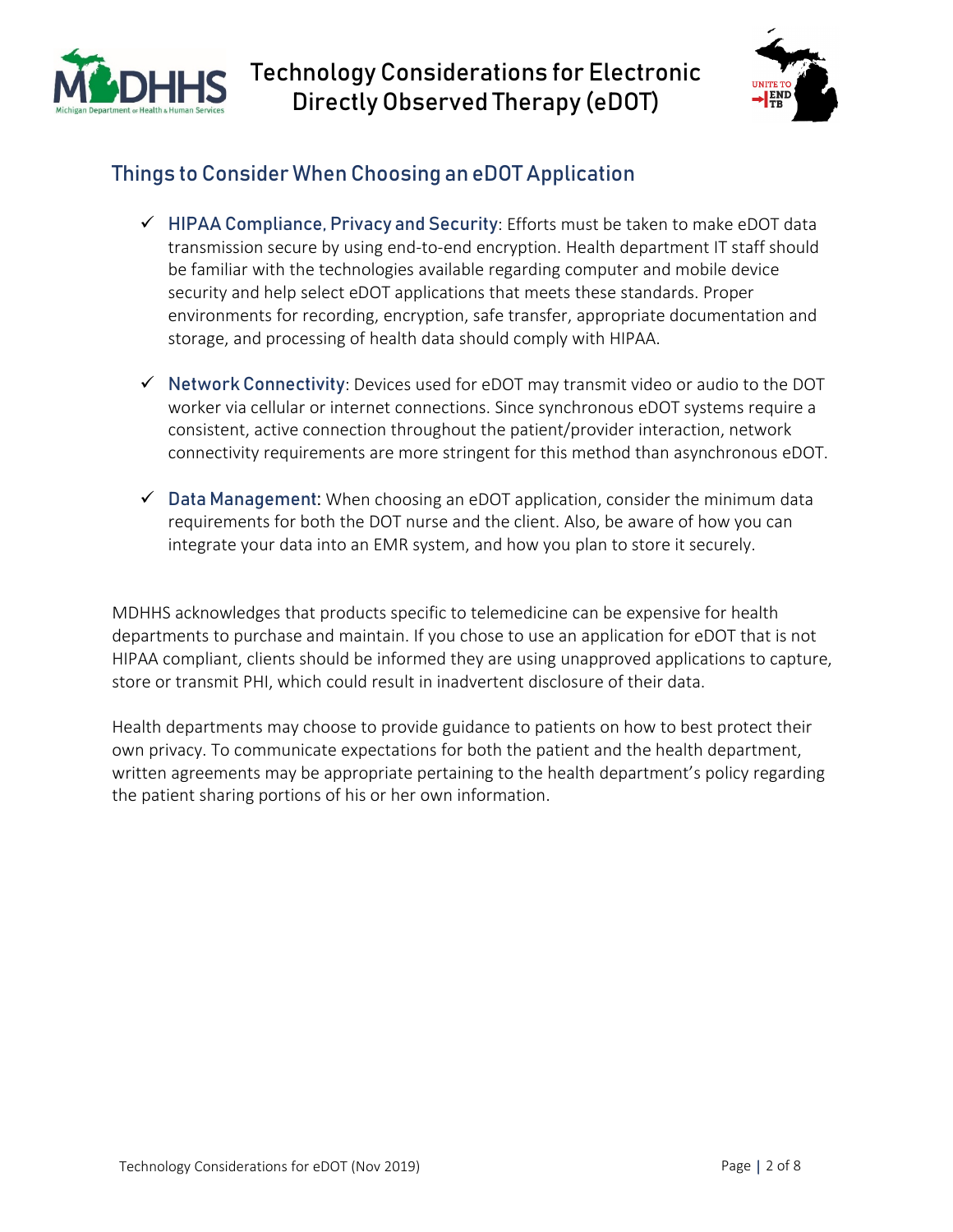



#### Programs Developed Specifically for Telemedicine

| Program                                       | Website         | E2EE | Live<br>video | <b>Message</b>                  | <b>Voice</b><br>calls | Store-and-<br>forward | <b>OS</b>                                                                                         | <b>Notes</b>                                                                                                                                                                                                                                                                                                                                               |
|-----------------------------------------------|-----------------|------|---------------|---------------------------------|-----------------------|-----------------------|---------------------------------------------------------------------------------------------------|------------------------------------------------------------------------------------------------------------------------------------------------------------------------------------------------------------------------------------------------------------------------------------------------------------------------------------------------------------|
| AiCure                                        | aicure.com      |      |               | <b>X</b> SMS<br>$\checkmark$ IM | $\mathsf{X}$          | √                     | $\checkmark$ iOS<br>$\sqrt{\phantom{a}}$ Android<br>$\sqrt{\text{MacOS}}$<br>$\checkmark$ Windows | With these programs, you are paying<br>for the IT support, data integration,<br>training and programing designed<br>specifically for eDOT and treatment<br>adherence. There is a cost associated<br>with all these options, however you can<br>be ensured your patient's private<br>information will be protected and<br>documentation will be simplified. |
| 终<br>Hipaa<br>$\mathbb{R}^3$<br><b>Bridge</b> | hipaabridge.com | ✓    |               | <b>X</b> SMS<br>$\checkmark$ IM | X                     | $\checkmark$          |                                                                                                   |                                                                                                                                                                                                                                                                                                                                                            |
| <b>ocha</b><br>emocha<br>MOBILE HEALTH INC    | emocha.com      |      | ✓             | <b>X</b> SMS<br>$\sqrt{}$ IM    | X                     |                       |                                                                                                   |                                                                                                                                                                                                                                                                                                                                                            |
| Sure<br>Adhere                                | sureadhere.com  |      |               | <b>X</b> SMS<br>$\sqrt{}$ IM    | X                     | ✓                     |                                                                                                   |                                                                                                                                                                                                                                                                                                                                                            |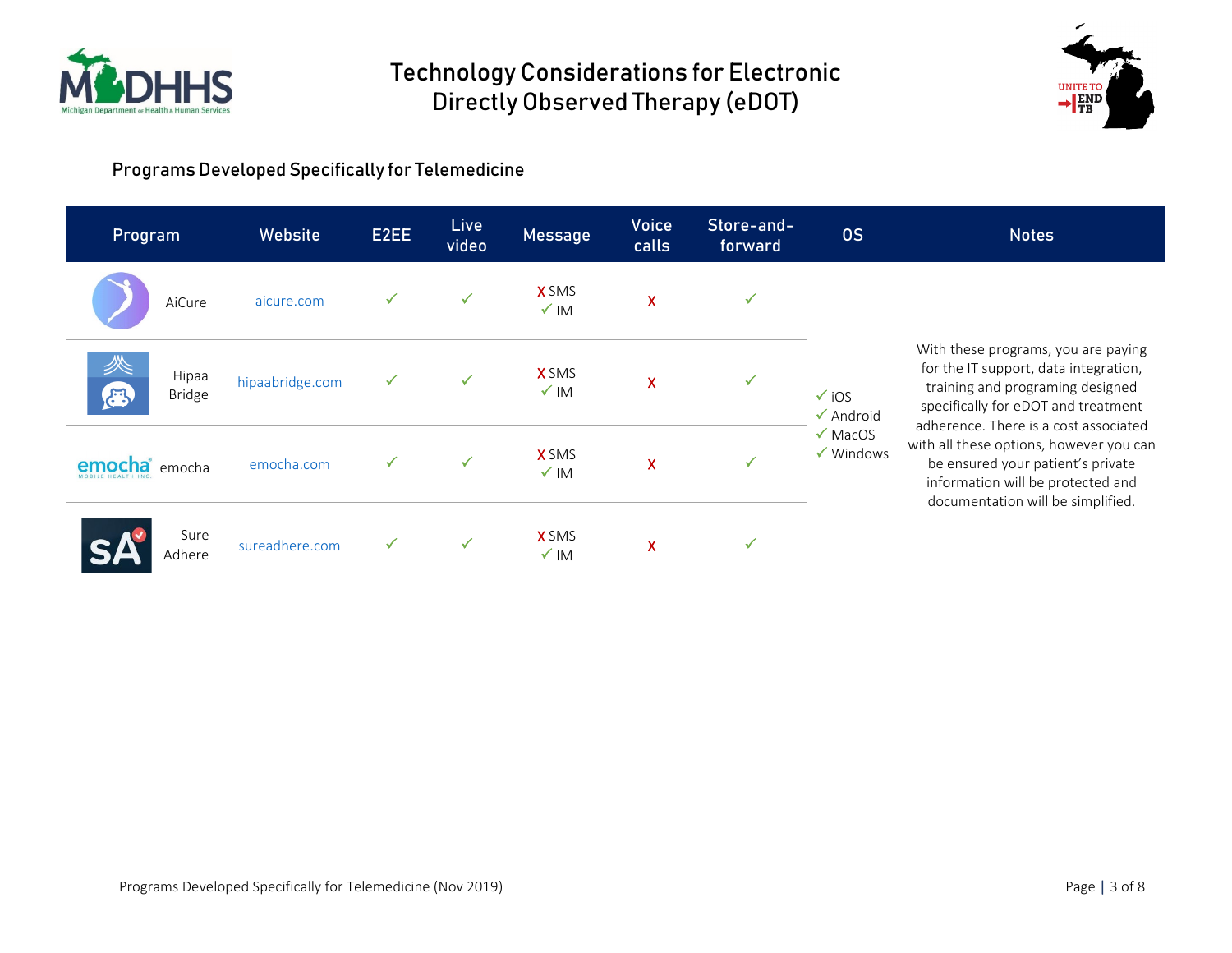



#### Programs NOT Specific to Telemedicine

|                       | Program <sup>*</sup> | Website                  | E2EE         | Live<br>video                                                      | <b>Message</b>                      | <b>Voice</b><br>calls     | File<br>sharing <sup>+</sup>                                                                      | <b>OS</b>                                                                                                                                                                                                                                           | <b>Notes</b>                                                                                                                                                       |
|-----------------------|----------------------|--------------------------|--------------|--------------------------------------------------------------------|-------------------------------------|---------------------------|---------------------------------------------------------------------------------------------------|-----------------------------------------------------------------------------------------------------------------------------------------------------------------------------------------------------------------------------------------------------|--------------------------------------------------------------------------------------------------------------------------------------------------------------------|
|                       | CoverMe              | coverme.ws/en/index.html | $\checkmark$ | $\overline{\mathsf{X}}$<br>Share/store<br>video files <sup>+</sup> | $\checkmark$ SMS<br>$\checkmark$ IM | $\checkmark$              |                                                                                                   | $\checkmark$ iOS<br>$\sqrt{\phantom{a}}$ Android<br>$\sqrt{\text{MacOS}}$<br>$\checkmark$ Windows                                                                                                                                                   | Encrypted voice calls, messaging and file<br>sharing; self-destructing IM, which can be<br>remotely wiped; message-read receipts;<br>secure vault for file storage |
|                       | Dust                 | usedust.com              | ✓            | $\mathsf{X}$                                                       | <b>X</b> SMS<br>$\checkmark$ IM     | $\boldsymbol{\mathsf{X}}$ | ✓                                                                                                 | $\checkmark$ iOS<br>$\checkmark$ Android<br>$\sqrt{\text{MacOS}}$<br>$\checkmark$ Windows                                                                                                                                                           | Messages can be remotely wiped; files<br>are not permanently stored; messages<br>permanently erase within 24hrs or 100<br>seconds (user chooses)                   |
| Facebook<br>Messenger | messenger.com        | $\checkmark$ / X         |              |                                                                    | $\checkmark$                        | $\checkmark$ / X          | $\checkmark$ iOS<br>$\sqrt{\phantom{a}}$ Android<br>$\sqrt{\text{MacOS}}$<br>$\checkmark$ Windows | How to enable end-to-end encryption for<br>IM (voice calls and video cannot be<br>encrypted); file sharing is only available<br>when using the Messenger tool built into<br>the website; privacy concerns in wake of<br>Cambridge Analytica scandal |                                                                                                                                                                    |
|                       |                      | Must be<br>enabled       | ✓            | <b>X</b> SMS<br>$\sqrt{}$ IM                                       |                                     | Available<br>on website   |                                                                                                   |                                                                                                                                                                                                                                                     |                                                                                                                                                                    |
|                       | FaceTime             | [Available in iTunes]    | ✓            | $\checkmark$                                                       | <b>X</b> SMS<br>$\sqrt{M}$          | $\checkmark$              | $\mathsf{\overline{X}}$                                                                           | $\sqrt{10S}$<br>$\sqrt{\text{MacOS}}$                                                                                                                                                                                                               | This app is only available on Apple<br>products                                                                                                                    |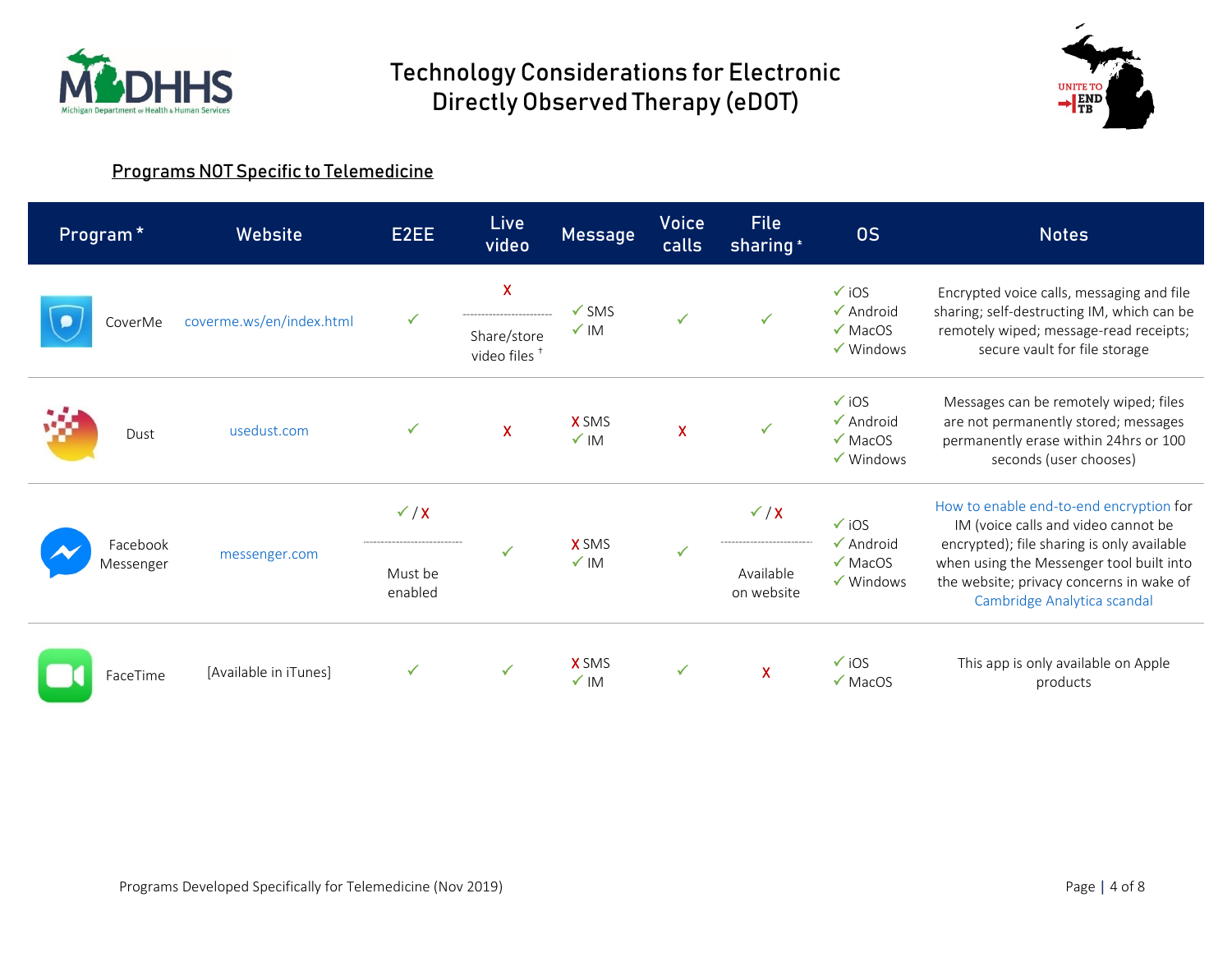



| Program <sup>*</sup> | Website               | E2EE                         | Live<br>video                      | Message                         | <b>Voice</b><br>calls                                                  | File<br>sharing <sup>*</sup> | <b>OS</b>                                                                                                                                                                                                    | <b>Notes</b>                                                                                                                                                 |
|----------------------|-----------------------|------------------------------|------------------------------------|---------------------------------|------------------------------------------------------------------------|------------------------------|--------------------------------------------------------------------------------------------------------------------------------------------------------------------------------------------------------------|--------------------------------------------------------------------------------------------------------------------------------------------------------------|
|                      |                       | $\checkmark$ / X             |                                    | $\checkmark$ SMS                | $\checkmark$ iOS<br>$\checkmark$<br>$\mathsf{X}$<br>$\checkmark$ MacOS |                              |                                                                                                                                                                                                              | This app is only available on Apple<br>products; SMS messages are only<br>encrypted when messaging (IM) between<br>iPhones; self-destructing message feature |
| iMessage             | [Available in iTunes] | Between<br>iPhones only      | $\pmb{\mathsf{X}}$                 | $\times$ IM <sup>+</sup>        |                                                                        |                              | (iOS 10 or later); careful regarding iCloud<br>backup, if iCloud is hacked or subpoenaed<br>by the court your messages could be<br>read; Apple can't read the messages, but<br>an exploit was recently found |                                                                                                                                                              |
| Google Duo           | duo.google.com        | ✓                            | ✓                                  | <b>X</b> SMS<br><b>XIM</b>      |                                                                        | $\mathsf{\chi}$              | $\checkmark$ iOS<br>$\checkmark$ Android<br>$\checkmark$ MacOS<br>$\checkmark$ Windows                                                                                                                       | Google's answer to FaceTime, this is a<br>simple video chat service that can work<br>on all platforms; login with phone<br>number, not Google account        |
|                      |                       |                              |                                    | Video<br>messaging              |                                                                        |                              |                                                                                                                                                                                                              |                                                                                                                                                              |
| Google               |                       | X                            |                                    | $\checkmark$ SMS                |                                                                        | $\mathsf{X}$                 | $\checkmark$ iOS<br>$\checkmark$ Android                                                                                                                                                                     | This messaging service took the place of<br>Google Allo, and soon Google Hangouts                                                                            |
| Messages             | messages.google.com   | Encrypted in<br>transit only | $\pmb{\mathsf{X}}$                 | $\checkmark$ IM                 | $\mathsf{X}$                                                           |                              | $\checkmark$ MacOS<br>$\checkmark$ Windows                                                                                                                                                                   |                                                                                                                                                              |
| Line<br><b>LINE</b>  | line.me/en-US/        | $\checkmark$ / X             | $\checkmark$<br>Must be<br>enabled | <b>X</b> SMS<br>$\checkmark$ IM | ✓                                                                      | $\checkmark$                 | $\checkmark$ iOS<br>$\checkmark$ Android<br>$\checkmark$ MacOS<br>$\checkmark$ Windows                                                                                                                       | Must turn on "Letter Sealing" to enable<br>E2EE                                                                                                              |
|                      |                       |                              |                                    |                                 |                                                                        |                              |                                                                                                                                                                                                              |                                                                                                                                                              |
| Pryvate              | pryvatenow.com        | ✓                            | ✓                                  | <b>X</b> SMS<br>$\times$ IM     | $\checkmark$                                                           |                              |                                                                                                                                                                                                              | Currently \$5.62/month; everything is<br>encrypted; involves no servers or<br>middleman for communications; "self-<br>destruct" feature to delete messages   |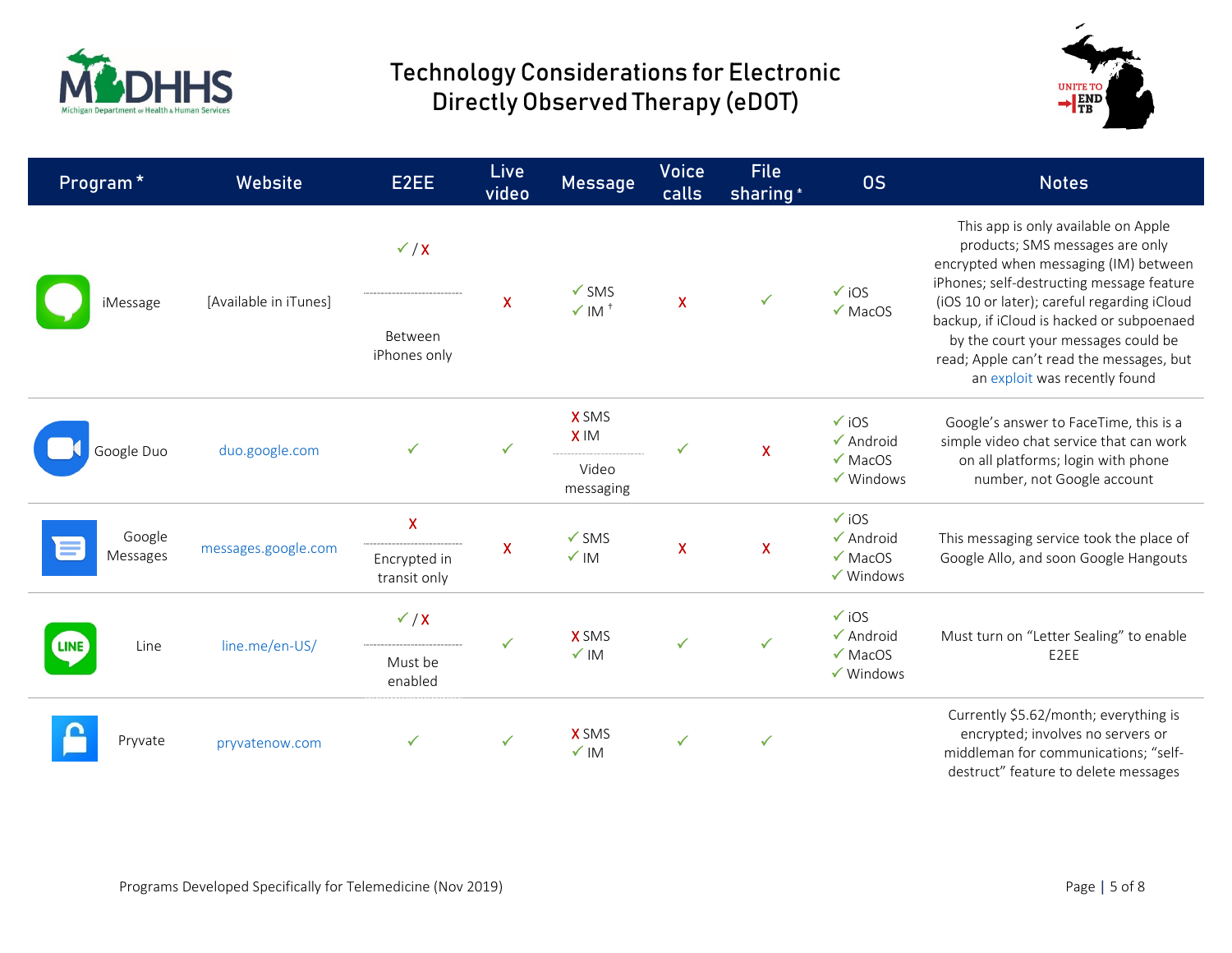



| Program* | <b>Website</b>       | E2EE                                   | Live<br>video             | Message                         | <b>Voice</b><br>calls | <b>File</b><br>sharing <sup>*</sup> | <b>OS</b>                                                                                                    | <b>Notes</b>                                                                                                                                                                                                                                |
|----------|----------------------|----------------------------------------|---------------------------|---------------------------------|-----------------------|-------------------------------------|--------------------------------------------------------------------------------------------------------------|---------------------------------------------------------------------------------------------------------------------------------------------------------------------------------------------------------------------------------------------|
| Signal   | signal.org           | ✓                                      | $\checkmark$              | <b>X</b> SMS<br>$\checkmark$ IM | $\checkmark$          | ✓                                   | $\checkmark$ iOS<br>$\checkmark$ Android<br>$\checkmark$ MacOS<br>$\checkmark$ Windows<br>$\checkmark$ Linux | Edward Snowden uses this app and it is<br>recommended by WIRED; company cannot<br>read messages; messages disappear after a<br>certain amount of time has elapsed                                                                           |
| Silence  | silence.im           | $\checkmark$                           | $\boldsymbol{\mathsf{X}}$ | $\checkmark$ SMS<br><b>XIM</b>  | $\pmb{\mathsf{X}}$    | $\pmb{\mathsf{X}}$                  | $\checkmark$ iOS<br>$\checkmark$ Android                                                                     | Uses encrypted SMS/MMS messages with<br>no internet connection required                                                                                                                                                                     |
| Skype    | skype.com/en/        | $\checkmark$ / X<br>Must be<br>enabled | ✓                         | ✓                               | $\checkmark$          | $\checkmark$                        | $\checkmark$ iOS<br>$\checkmark$ Android<br>$\checkmark$ MacOS<br>$\checkmark$ Windows                       | How to Get End-to-End Encryption in<br>Skype                                                                                                                                                                                                |
| Surespot | surespot.me          |                                        |                           |                                 |                       | ✓                                   |                                                                                                              | Does not store or share your data                                                                                                                                                                                                           |
| Telegram | https://telegram.org | $\checkmark$ / X<br>Must be<br>enabled |                           | $\checkmark$                    |                       | $\checkmark$                        | Both                                                                                                         | Must turn on "Secret Chats" to enable<br>E2EE. Can "self-destruct" messages and<br>files, which enables message to disappear<br>from all devices                                                                                            |
| Threema  | threema.ch/en/       | $\checkmark$                           | $\checkmark$              | $\checkmark$                    |                       | $\checkmark$                        | Both                                                                                                         | Messages can only be read by the<br>indented recipient; deletes messages you<br>send from servers once delivered; has<br>'private chats" feature which requires a<br>PIN. QR code and fingerprints are available<br>for verification.\$2.99 |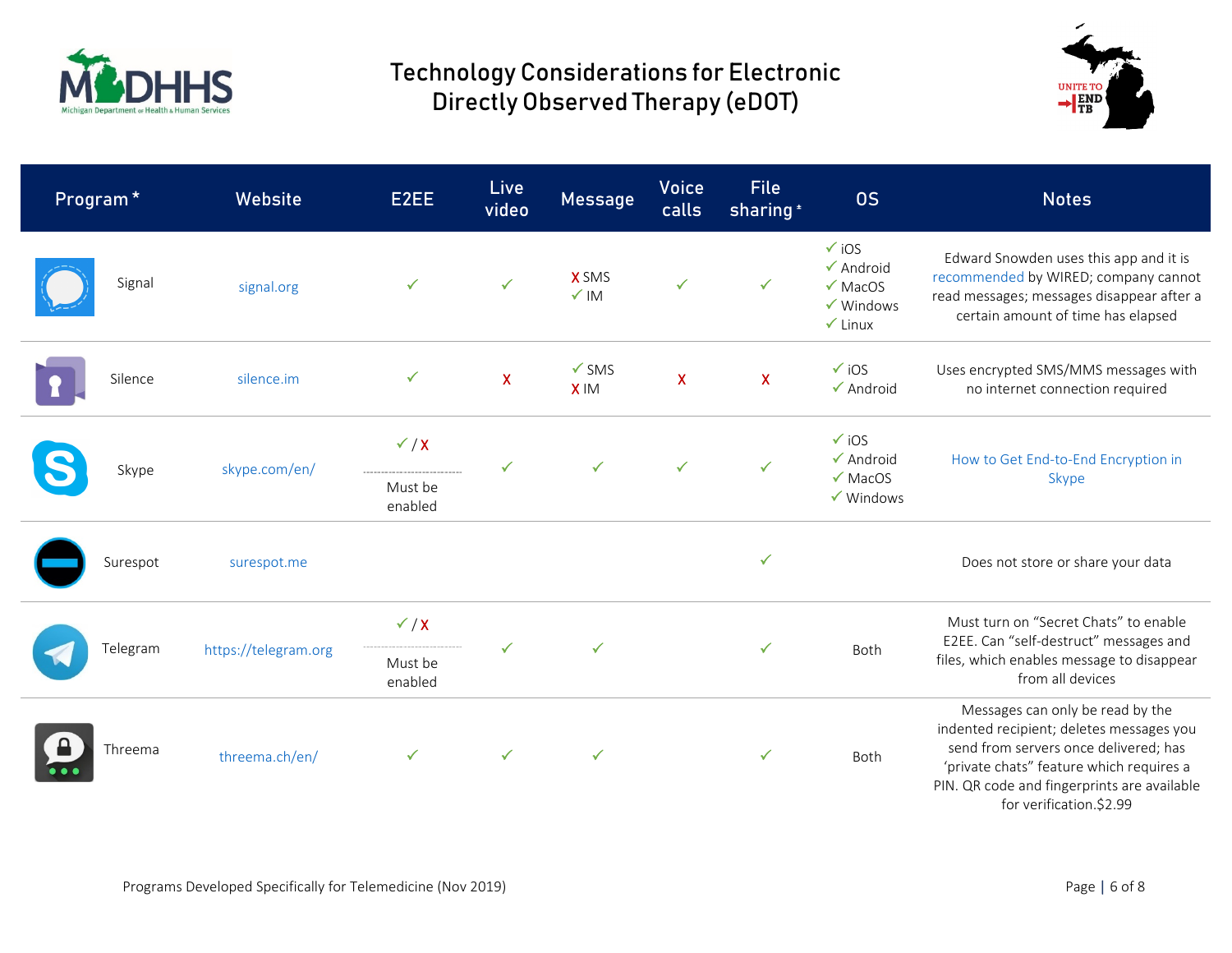



| Program <sup>*</sup> | <b>Website</b>   | E2EE | <b>Live</b><br>video | Message | <b>Voice</b><br>calls | <b>File</b><br>sharing <sup>*</sup> | <b>OS</b>   | <b>Notes</b>                                                                                                                                                                                  |
|----------------------|------------------|------|----------------------|---------|-----------------------|-------------------------------------|-------------|-----------------------------------------------------------------------------------------------------------------------------------------------------------------------------------------------|
| Viber                | viber.com        |      |                      |         |                       |                                     | <b>Both</b> | Messages and files are never stored on<br>Viber's severs once delivered. Offers hidden<br>and self-destructing chats.                                                                         |
| Whatsapp             | www.whatsapp.com |      |                      |         |                       |                                     | Both        | Cybercriminals are technically able to drop<br>into a group chat however they cannot<br>decrypt conversations. Owned by Facebook,<br>who can extract metadata from your habits.               |
| Wickr Me             | wickr.com        |      |                      |         |                       |                                     | Both        | Can delete geotags; "Secure Shredder"<br>erases files and messages. Does not require<br>phone number or email address to register;<br>does not collect data or have access to<br>users' data. |

Wire

[wire.com/en/](https://wire.com/en/) **Fully encrypted video, secure file sharing**  $\blacksquare$  Fully encrypted video, secure file sharing

- \* Apps listed are free, unless otherwise noted.
- † Encrypted, although not clear if it is E2EE
- ± File sharing: Used as a synonym for "store-and-forward" (asynchronous) in this chart. This includes not only videos, but photos, documents and audio files, which can be used for eDOT and TB case management.

<https://heimdalsecurity.com/blog/the-best-encrypted-messaging-apps/>

[https://www.wired.com/story/whatsapp-security-flaws-encryption-group-chats/?mbid=nl\\_011018\\_daily\\_intro](https://www.wired.com/story/whatsapp-security-flaws-encryption-group-chats/?mbid=nl_011018_daily_intro)

<https://support.viber.com/customer/en/portal/articles/2017401>

<https://www.wired.com/story/ditch-all-those-other-messaging-apps-heres-why-you-should-use-signal/>

<https://www.wired.com/2016/08/whatsapp-privacy-facebook/>